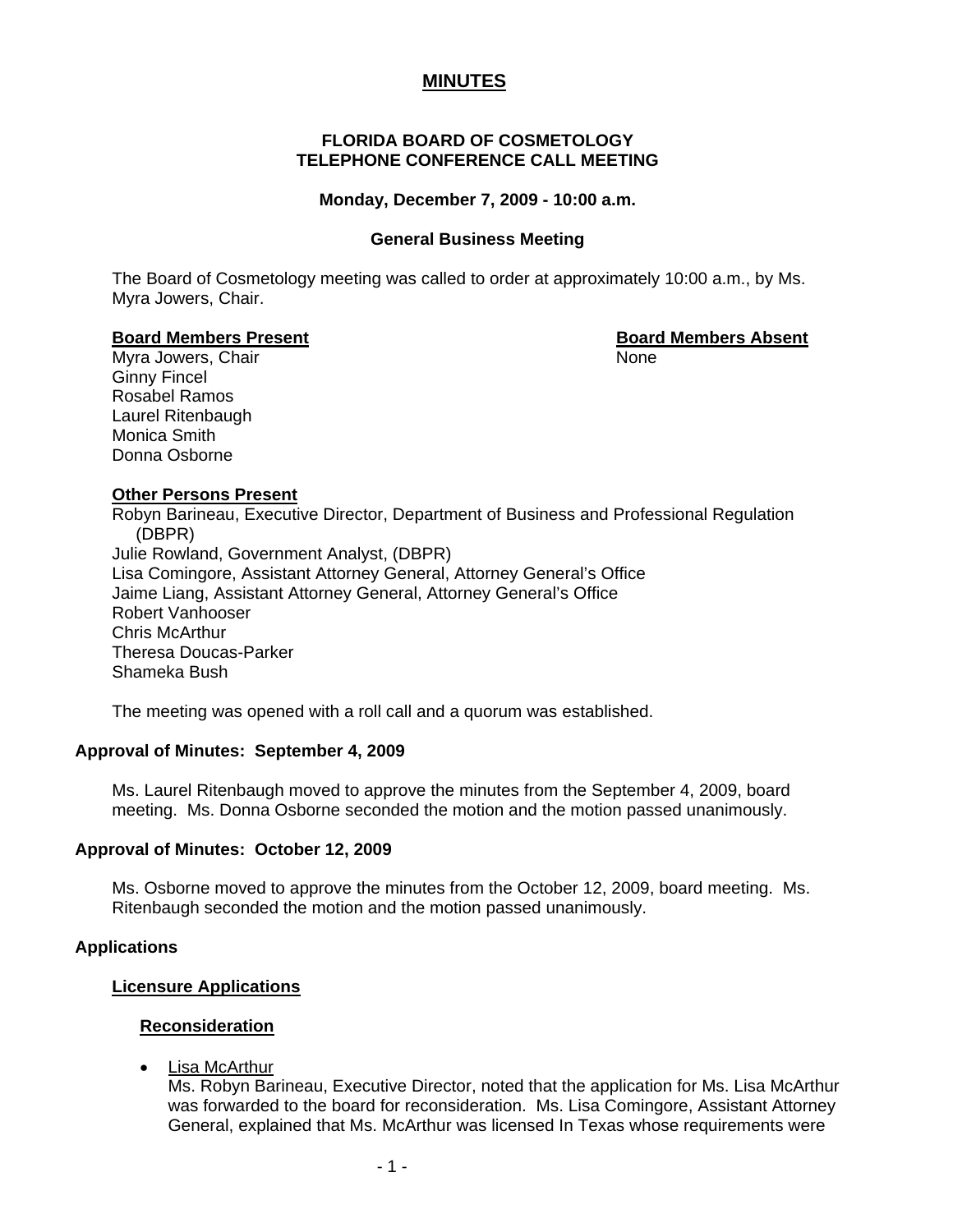340 hours, with passage of a state board examination. She suggested that these requirements were more stringent than Florida requirements and that the board should reconsider her application. Ms. Ritenbaugh made a motion to reconsider the application. Ms. Osborne seconded the motion and the motion passed unanimously. Mr. Chris McArthur was present for the meeting. After review and discussion of the application, Ms. Ginny Fincel moved to approve the application based on the documents provided. Ms. Ritenbaugh seconded the motion and the motion passed unanimously.

# **Request for Informal Hearing**

• Shameka Bush

Ms. Barineau noted that the initial licensure application for Ms. Shameka Bush was denied at the July 20, 2009, board meeting based on the background information reflected on the application. Ms. Bush was present for the meeting. After review and discussion of the application, Ms. Ritenbaugh moved to approve the application based on the documents provided. Ms. Rosabel Ramos seconded the motion and the motion passed unanimously.

# • Robert Vanhooser

Ms. Barineau noted that the initial licensure application for Mr. Robert Vanhooser was denied at the September 4, 2009, board meeting based on background information reflected on the application. Mr. Vanhooser was present for the meeting. After review and discussion of the application, Ms. Osborne moved to approve the application based on the documents provided. Ms. Ramos seconded the motion and the motion passed unanimously.

# • Andrea Sylvester

Ms. Barineau noted that the initial licensure application for Ms. Andrea Sylvester was denied at the September 4, 2009, board meeting based on background information reflected on the application. Ms. Sylvester was not present for the meeting. After review and discussion of the application, Ms. Ritenbaugh moved to approve the application based on the documents provided. Ms. Osborne seconded the motion and the motion passed unanimously.

• Reyna Vargas

Ms. Barineau noted that the initial licensure application for Ms. Reyna Vargas was denied at the April 27, 2009, board meeting based on background information reflected on the application. Ms. Vargas was not present for the meeting. After review and discussion of the application, Ms. Fincel moved to approve the application based on the documents provided. Ms. Osborne seconded the motion and the motion passed unanimously.

# **Initial Review**

• Theresa Doucas-Parker

Ms. Barineau noted that the initial licensure application for Ms. Theresa Doucas-Parker was forwarded to the board based on background information reflected on the application. Ms. Doucas-Parker was present for the meeting. After review and discussion of the application, Ms. Fincel moved to approve the application based on the documents provided. Ms. Osborne seconded the motion and the motion passed unanimously.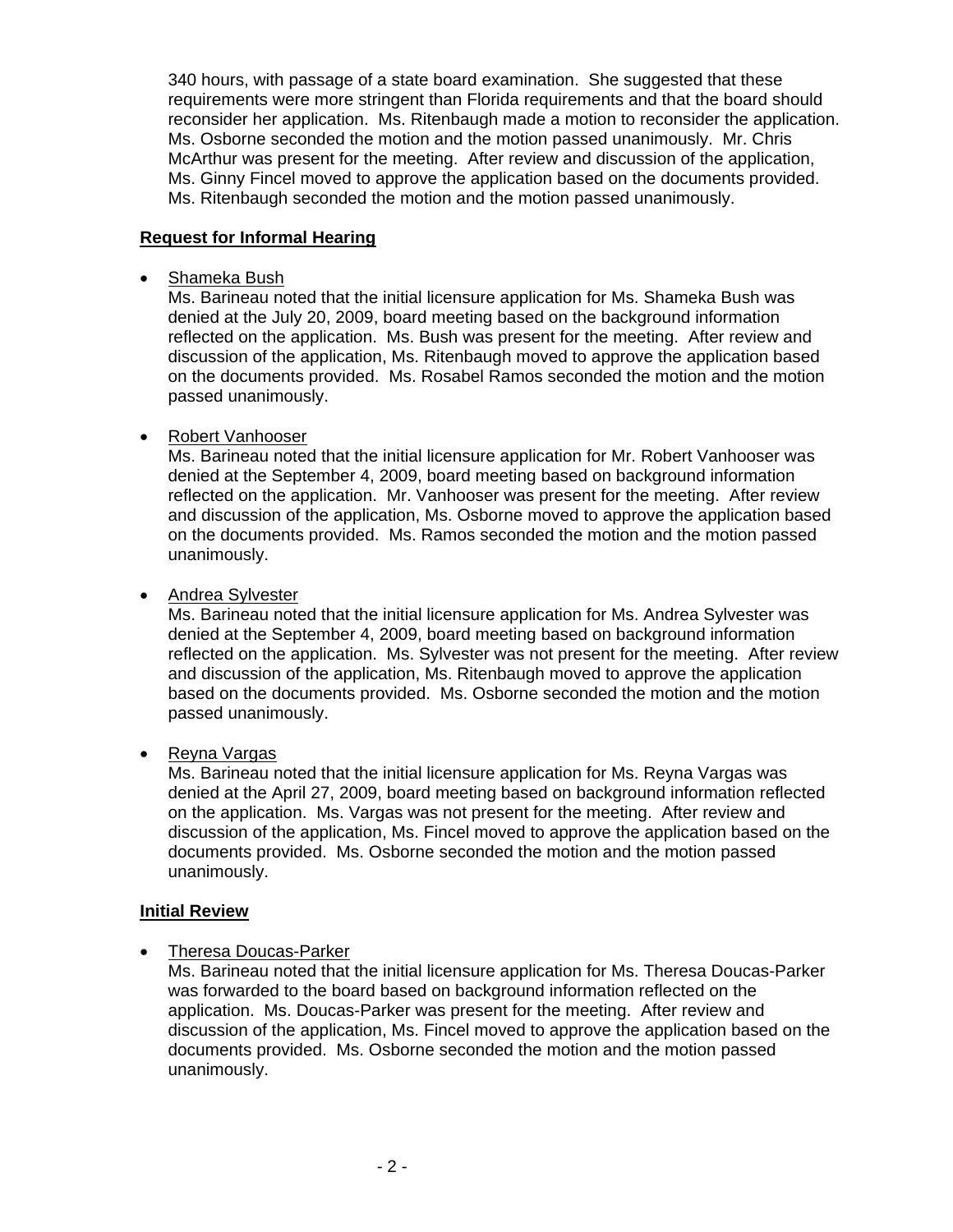# **Application for Hair Wrapping Course**

# **Request for Informal Hearing**

• Mattie J. Williams

Ms. Barineau noted that the hair wrapping course application was denied at the July 20, 2009, board meeting based on incorrect and outdated references to sanitation procedures and formalin treatments. Ms. Mattie Williams was not present for the meeting. After review and discussion of the additional documentation provided, Ms. Osborne moved to uphold the denial based on incorrect and outdated references to sanitation procedures and formalin treatments. Ms. Ritenbaugh seconded the motion and the motion passed unanimously.

# **Application for Hair Braiding Course**

# **Request for Informal Hearing**

• Mattie J. Williams

Ms. Barineau noted that the hair braiding course application was denied at the July 20, 2009, board meeting based on incorrect and outdated references to sanitation procedures and formalin treatments. Ms. Mattie Williams was not present for the meeting. After review and discussion of the additional documentation provided, Ms. Osborne moved to uphold the denial based on incorrect and outdated references to sanitation procedures and formalin treatments. Ms. Ritenbaugh seconded the motion and the motion passed unanimously.

# **Continuing Education Provider and Course Application**

# **Request for Informal Hearing**

• Mattie J. Williams

Ms. Barineau noted that the continuing education provider and course application was denied at the July 20, 2009, board meeting based on incorrect and outdated references to sanitation procedures and formalin treatments. Ms. Mattie Williams was not present for the meeting. After review and discussion of the additional documentation provided, Ms. Osborne moved to uphold the denial based on incorrect and outdated references to sanitation procedures and formalin treatments. Ms. Ritenbaugh seconded the motion and the motion passed unanimously.

#### **Old Business**

# **Petition for Declaratory Statement - TLC Aesthetic Institute**

After discussion, Ms. Jowers moved to draft a response that it is of the board's opinion that this procedure does not fall under the jurisdiction of the board or under the current definition of body wrapping. Ms. Osborne seconded the motion and the motion passed unanimously. The board agreed that Chapter 477.013(12), Florida Statutes, Definitions, should be discussed at the January 2010 meeting.